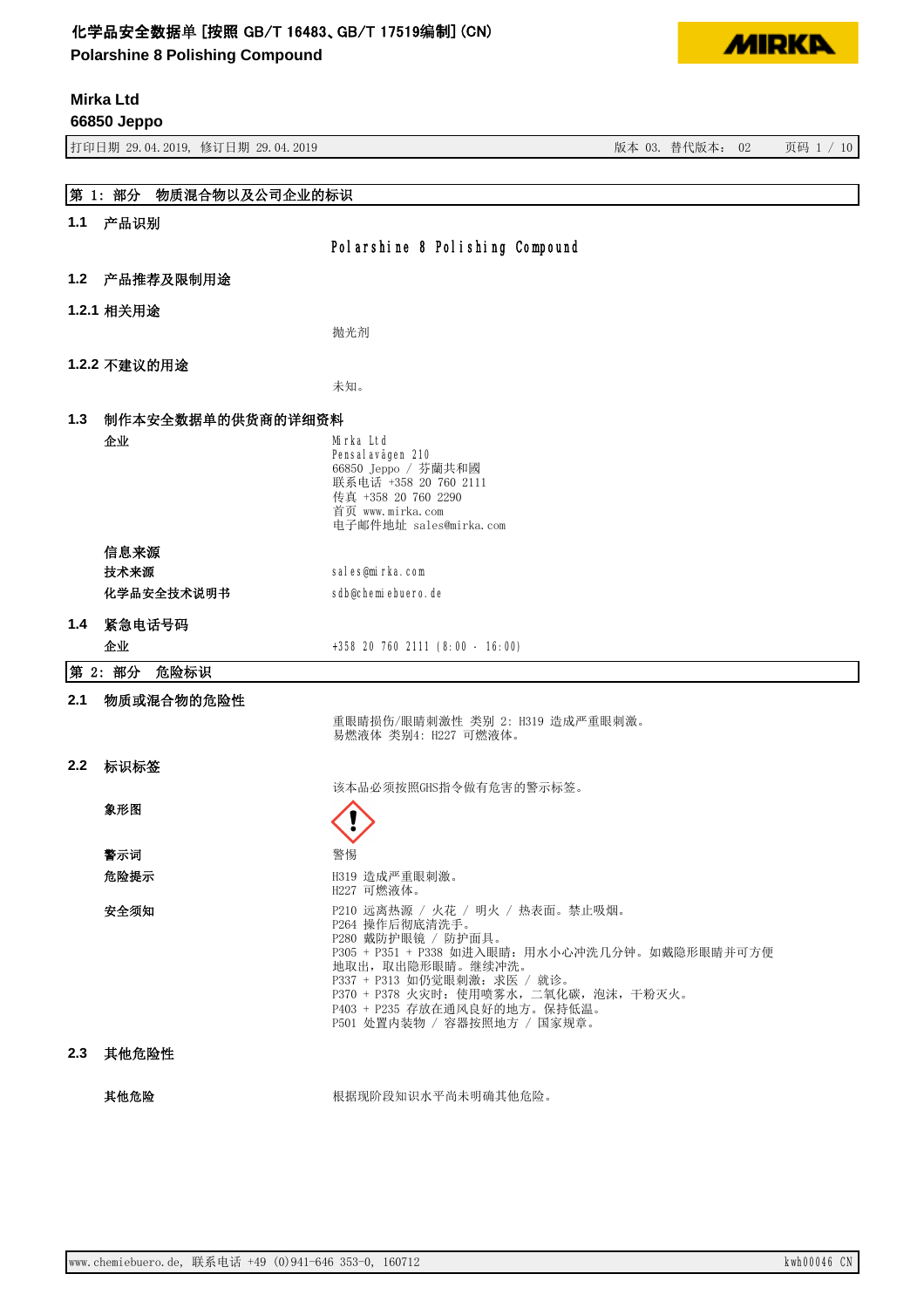**Polarshine 8 Polishing Compound**

## **Mirka Ltd**

**66850 Jeppo**

打印日期 29.04.2019, 修订日期 29.04.2019 3. 2019 2. 2010 2. 2010 2. 2010 2. 2010 2. 2010 2. 2020 2. 2020 2. 2020 2. 20

**MIRKD** 

## 第 3: 部分 组成成分信息

## 产品种类:

### 3.2 本产品是一种混合物。

| 浓度或浓度范围 组成部分  |                                                                          |  |  |
|---------------|--------------------------------------------------------------------------|--|--|
| [质量分数,%]      |                                                                          |  |  |
|               | 20 - < 25 石油加氢轻馏分                                                        |  |  |
|               | CAS: 64742-47-8, EINECS/ELINCS: 265-149-8, EU-INDEX: 649-422-00-2        |  |  |
|               | GHS/CLP: 易燃液体 类别4: H227 - 吸入性危害,第1类: H304                                |  |  |
| 10 - < 20 氧化铝 |                                                                          |  |  |
|               | CAS: 1344-28-1, EINECS/ELINCS: 215-691-6                                 |  |  |
| 5- < 10 矿物油   |                                                                          |  |  |
|               | CAS: 8042-47-5, EINECS/ELINCS: 232-455-8, Reg-No.: 01-2119487078-27-XXXX |  |  |
|               | GHS/CLP: 吸入性危害, 第1类: H304                                                |  |  |
| 1 - < 5 甘油    |                                                                          |  |  |
|               | CAS: 56-81-5, EINECS/ELINCS: 200-289-5                                   |  |  |
|               | 1 - < 3 α-十三烷基-ω-羟基-聚(氧-1, 2-亚乙基)(支链)                                    |  |  |
|               | CAS: 69011-36-5, EINECS/ELINCS: Polymer                                  |  |  |
|               | GHS/CLP: 急性毒性-经口 类别4: H302 - 重眼睛损伤/眼睛刺激性 类别 1: H318                      |  |  |
|               |                                                                          |  |  |

㓴ᡀ䜘࠶⌘䟺 ᡰਜ਼ᡀޘ࠶䜘൘,(&6&অѝᐢࡇ᰾ˈᡆ㘵н൘䈕অ⏥ⴆ㤳തѻDŽ SVHC 清单(高度关注物质): 不含有或低于0.1% 的物质。 所列H项的内容参阅第16章。

第 4: 部分 急救措施

| 4.1 | 必要的急救措施<br>一般注意事项 | 脱下被污染的衣物, 下次穿着前应清洗。                                            |
|-----|-------------------|----------------------------------------------------------------|
|     | 吸入后               | 提供新鲜空气。                                                        |
|     | 皮肤接触后             | 皮肤接触时用清水及肥皂清洗。<br>感觉皮肤持续刺激时及时就医.                               |
|     | 眼部接触后             | 必须谨慎缓慢的用水冲洗几分钟。如佩戴隐形眼镜应尽量摘除。继续冲洗。<br>如果眼睛感到持续刺激: 请咨询医生/请求医生帮助。 |
|     | 误吞后               | 就医治疗。<br>不能催吐。<br>冲洗口腔, 大量饮水。                                  |

#### 4.2 重要的急性或延迟出现的症状和使用

无信息可用。

#### 4.3 急救或特别医疗方面的注意事项

对症治疗。 将安全数据单提供给医生

### 第 5: 部分 消防措施

# 5.1 灭火材料

不合适的灭火剂 不合适的不同

**适合的灭火剂**<br>第一 泡沫、灭火粉末,喷水,二氧化碳

## 5.2 由于物质或混合物导致的特殊危险

未燃尽的碳氢化合物 形成有毒热解产物的危险。

#### 5.3 消防的注意事项

不可吸入爆炸和火灾废气。 使用与周围空气隔离的呼吸防护装备。 燃烧残留物和受到污染的消防水必须按照当地法规来处理。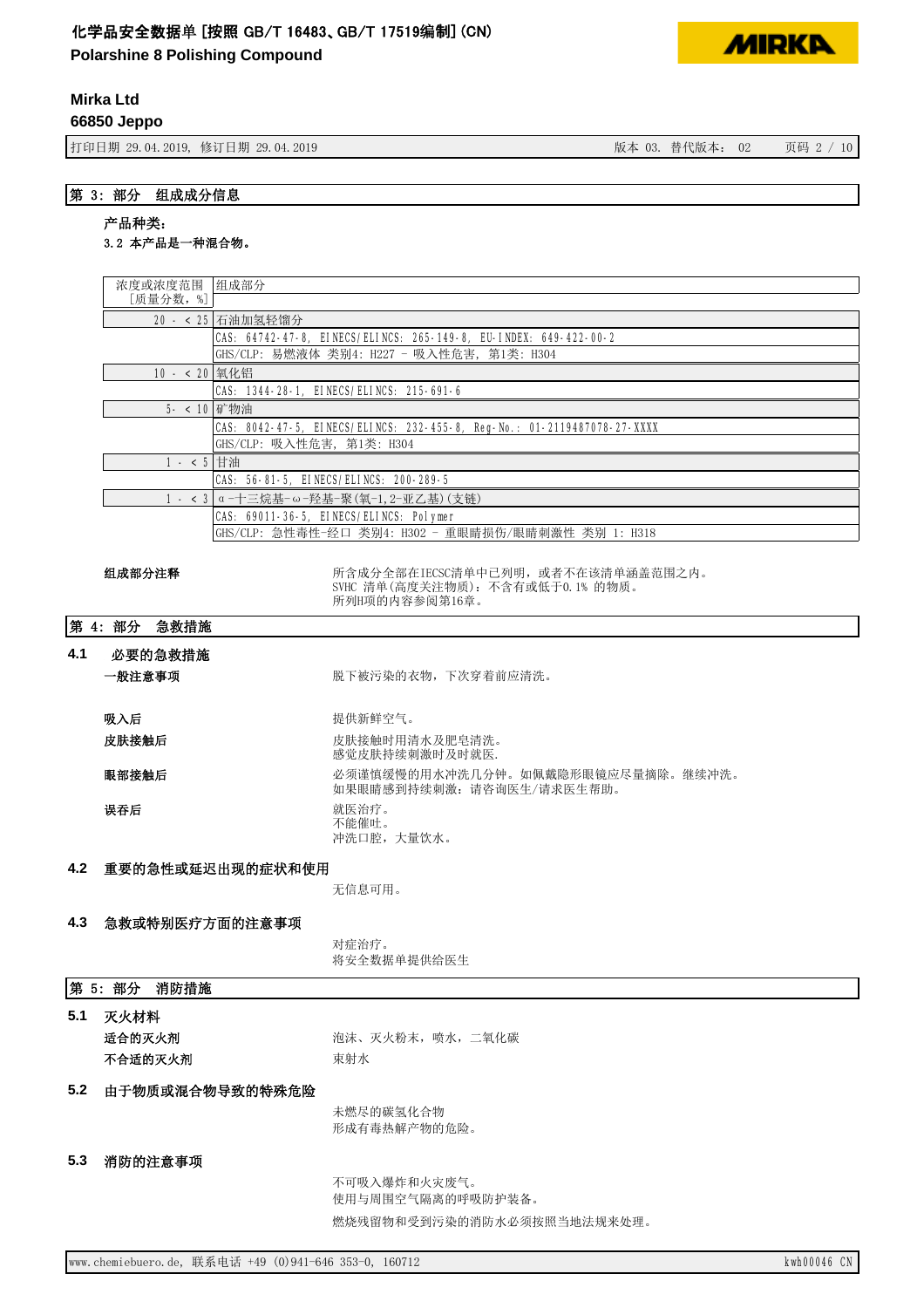**Polarshine 8 Polishing Compound**

## **Mirka Ltd**

**66850 Jeppo**

ᢃঠᰕᵏ؞䇒ᰕᵏ ⡸ᵜᴯԓ⡸ᵜ˖ 亥⸱

**MIDKD** 

## 第 6: 部分 意外释放措施

#### 6.1 作业人员防护措施、防护装备和应急处置程序

提供足够通风。 由于溢出/洒出的产品而导致特别的滑倒危险。 使用合适的个人防护装备(见章节 8)。

#### 6.2 环境保护措施

避免表面膨胀(例如通过阻隔或油封)。 不可让其流入下水道/地表水/地下水中。

#### 6.3 泄漏化学品的收容、清除方法及所使用的处置材料

利用吸液性材料(通用结合剂)吸收。 按照当地法律法规来处理吸收过的物质。

#### 6.4 参考其他章节的提示

见章节 8+13

#### 第 7: 部分 操作和储存

#### 7.1 安全处置注意事项

只能在通风良好处使用。 避免在密封室内泼洒或喷洒。 使用耐溶剂设备。 机加工时加工设备应有抽吸措施。 远离火源 - 禁止吸烟。 使用本品时禁止饮食或吸烟。

休息时及下班后必须洗手。 涂抹护肤膏保护皮肤。 被污染的工作服应当留在工作岗位。 脱下被污染的衣物,下次穿着前应清洗。

#### 7.2 考虑与不兼容物质共同储存的安全条件

铺设耐溶剂密封地板。 必须避免渗入地下。 只能存放在原装容器内。

不能与氧化剂共同存放。

防止加温/过热。 将容器保存在通风良好的地方。 将容器密封保存。 防止霜冻。

#### 7.3 特定的最终使用目的

见产品用途, 章节 1.2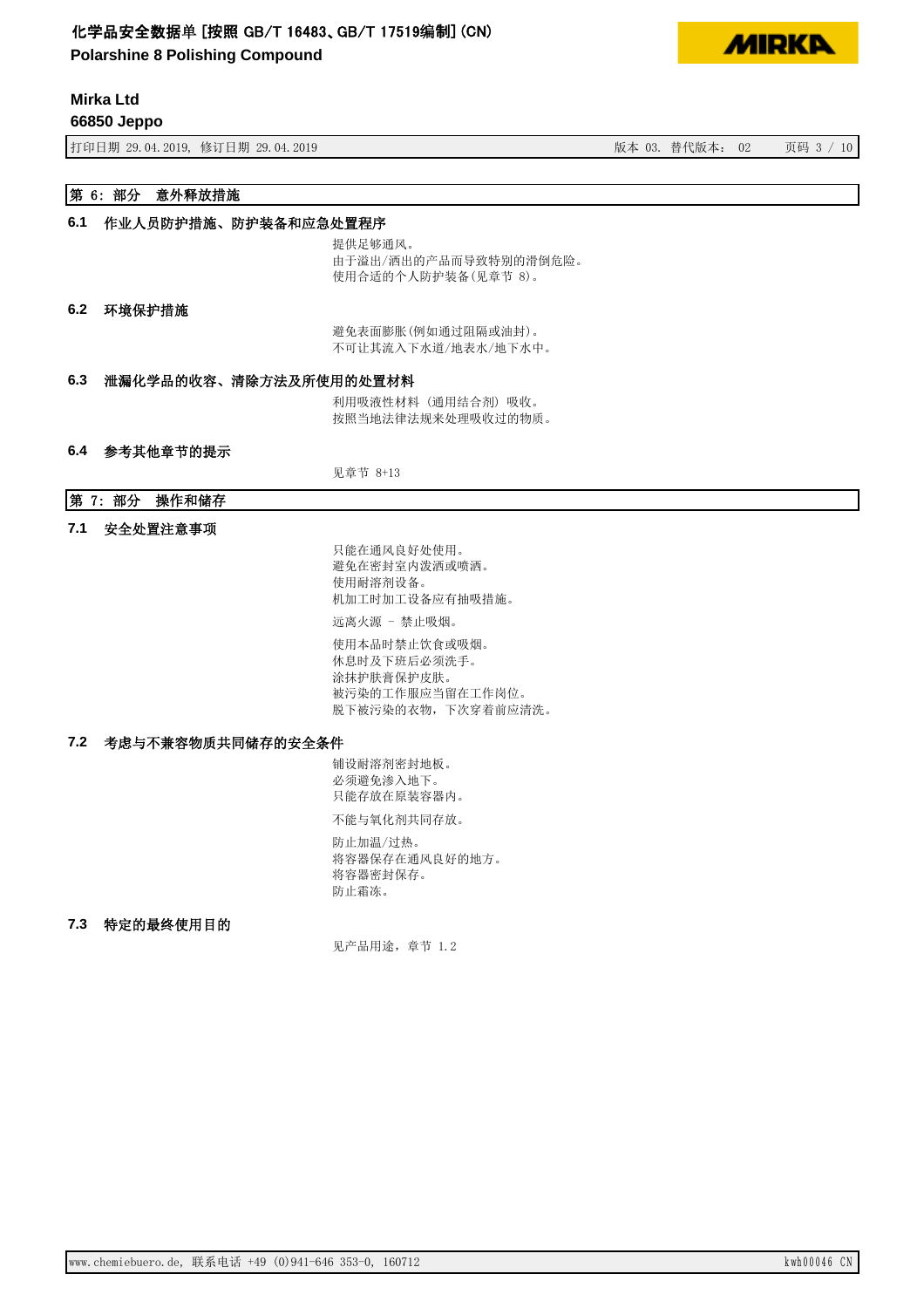**Polarshine 8 Polishing Compound**

## **Mirka Ltd**

**66850 Jeppo**

打印日期 29.04.2019, 修订日期 29.04.2019 3. 2019 20:00 20:00 20:00 20:00 20:00 20:00 页码 4 / 10

**MIRKA** 

## 第 8: 部分 暴露控制个人防护

## 8.1 需监控的参数

### 控制参数 (CN)

| 组成部分                                                                                                     |  |  |  |
|----------------------------------------------------------------------------------------------------------|--|--|--|
| 石油加氢轻馏分                                                                                                  |  |  |  |
| CAS: 64742-47-8, EINECS/ELINCS: 265-149-8, EU-INDEX: 649-422-00-2                                        |  |  |  |
| $8\text{/}$ 时: 165 ppm, 1200 mg/m <sup>3</sup> , Vapor, Total Hydrocarbons, RCP-TWA (manufacturer)       |  |  |  |
| 氧化铝                                                                                                      |  |  |  |
| CAS: 1344-28-1, EINECS/ELINCS: 215-691-6                                                                 |  |  |  |
| $8\text{/}$ Fig. 10 mg/m <sup>3</sup> , Total dust; 5 mg/m <sup>3</sup> - Respirable fraction (OSHA PEL) |  |  |  |
| 甘油                                                                                                       |  |  |  |
| CAS: 56-81-5, EINECS/ELINCS: 200-289-5                                                                   |  |  |  |
| 8小时: 10 mg/m <sup>3</sup> , mist                                                                         |  |  |  |

#### DNEL

| 组成部分                                        |
|---------------------------------------------|
| 矿物油, CAS: 8042-47-5                         |
| 工业, 吸入, 长时间 - 系统效果: 160 mg/m <sup>3</sup> . |
| 工业,皮肤,长时间 - 系统效果: 220 mg/kg bw/d.           |
| 用户,通过口腔,长时间 - 系统效果: 40 mg/kg bw/d.          |
| 用户, 皮肤, 长时间 - 系统效果: 93 mg/kg bw/day.        |
| 用户, 吸入, 长时间 - 系统效果: 35 mg/m <sup>3</sup> .  |

#### ࡦ䵢᧗᳤ **8.2**

| 技术设备构建的注意事项 | 确保工作期间有充足的通风。                                                                                                   |
|-------------|-----------------------------------------------------------------------------------------------------------------|
| 眼睛防护        | 护目镜 (EN 166:2001)                                                                                               |
| 手部防护        | 本说明为建议。如需详情请联系手套供应商。<br>长时间接触:<br>> 0.4 mm: 丁基橡胶, >480 min (EN 374)。<br>喷溅接触<br>> 0.4 mm: 丁腈橡胶,>480 分钟(EN 374)。 |
| 皮肤和身体防护     | 工作防护服。                                                                                                          |
| 其他预防措施      | 根据危险物质浓度及数量以及工作岗位的特殊性选择个人防护装备。防护装备的化学物质耐受<br>性应当向其供应商了解清楚。<br>切勿吸入气体/蒸汽/气雾。<br>避免接触眼睛和皮肤。                       |
| 呼吸系统防护      | 高浓度时的呼吸防护。<br>短时间过滤设备, 组合过滤器A-P1。(DIN EN 14387)                                                                 |
| 热危险         | 无信息可用。                                                                                                          |
| 环境暴露的限制和监控  | 遵守有关限制排入空气、水及土壤的现行环保条例。                                                                                         |
|             |                                                                                                                 |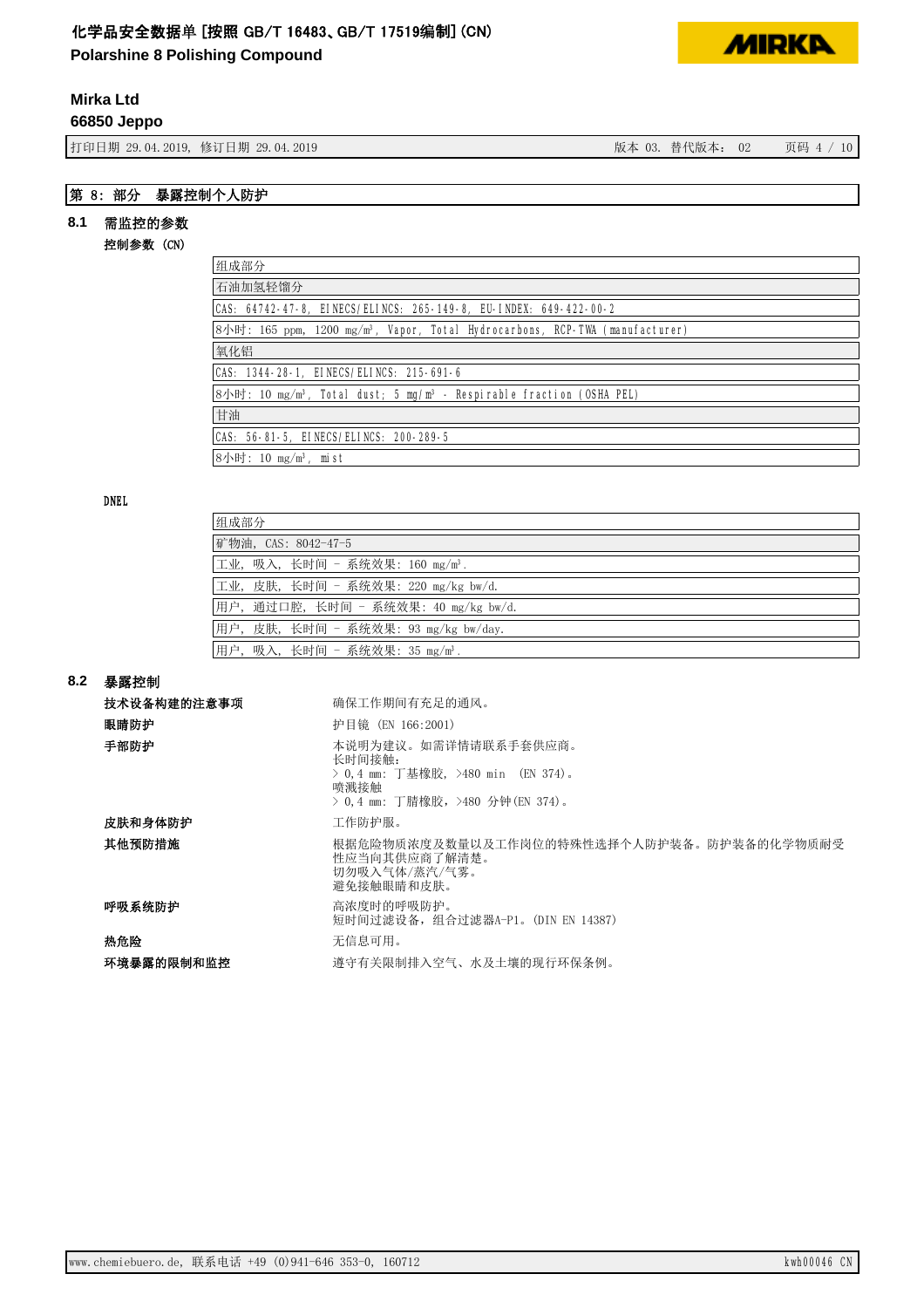**Polarshine 8 Polishing Compound**

## **Mirka Ltd**

**66850 Jeppo**

ᢃঠᰕᵏ؞䇒ᰕᵏ ⡸ᵜᴯԓ⡸ᵜ˖ 亥⸱

第 9: 部分 物理和化学性质

| 9.1 | 基本物理和化学性质的说明              |                                             |
|-----|---------------------------|---------------------------------------------|
|     | 形状                        | 膏状                                          |
|     | 颜色                        | 白色                                          |
|     | 气味                        | 温和                                          |
|     | 气味界限                      | 无信息可用。                                      |
|     | pH值                       | $7 - 8$                                     |
|     | pH 值 [1%]                 | 无信息可用。                                      |
|     | 沸点 [° C]                  | 无信息可用。                                      |
|     | 闪点 [° C]                  | $> 65$ $^{\circ}$ C / $>149$ $^{\circ}$ F   |
|     | 易燃性 [°C]                  | 不适用                                         |
|     | 爆炸下限                      | 无信息可用。                                      |
|     | 爆炸上限                      | 无信息可用。                                      |
|     | 助燃/氧化特性                   | 否                                           |
|     | 饱和蒸气压 [kPa]               | 无信息可用。                                      |
|     | 相对密度 [g/ml]               | ca. 1,05                                    |
|     | 堆积密度 [kg/m <sup>3</sup> ] | 不适用                                         |
|     | 可溶解于水                     | 可混合                                         |
|     | 辛醇/水分配系数                  | 无信息可用。                                      |
|     | 黏度                        | $> 20,5$ mm <sup>2</sup> /s (40° C/ 104° F) |
|     | 相对蒸气密度(空气=1)              | 无信息可用。                                      |
|     | 蒸发速率                      | 无信息可用。                                      |
|     | 熔点 [° C]                  | 无信息可用。                                      |
|     | 自燃温度[°C]                  | 无信息可用。                                      |
|     | 分解温度 [° C]                | 无信息可用。                                      |

#### 9.2 其他说明

无

## 第 10: 部分 稳定性和反应性

#### 10.1 反应性

尚不知有特别反应性。

#### 10.2 化学稳定性

在常温下稳定

### 10.3 可能的危险反应

与氧化剂反应。

## 10.4 需要避免的条件

急剧加热。

### 10.5 不兼容的物质

见章节 10.3.

#### 10.6 危险的分解产物

尚不知有特别反应性。

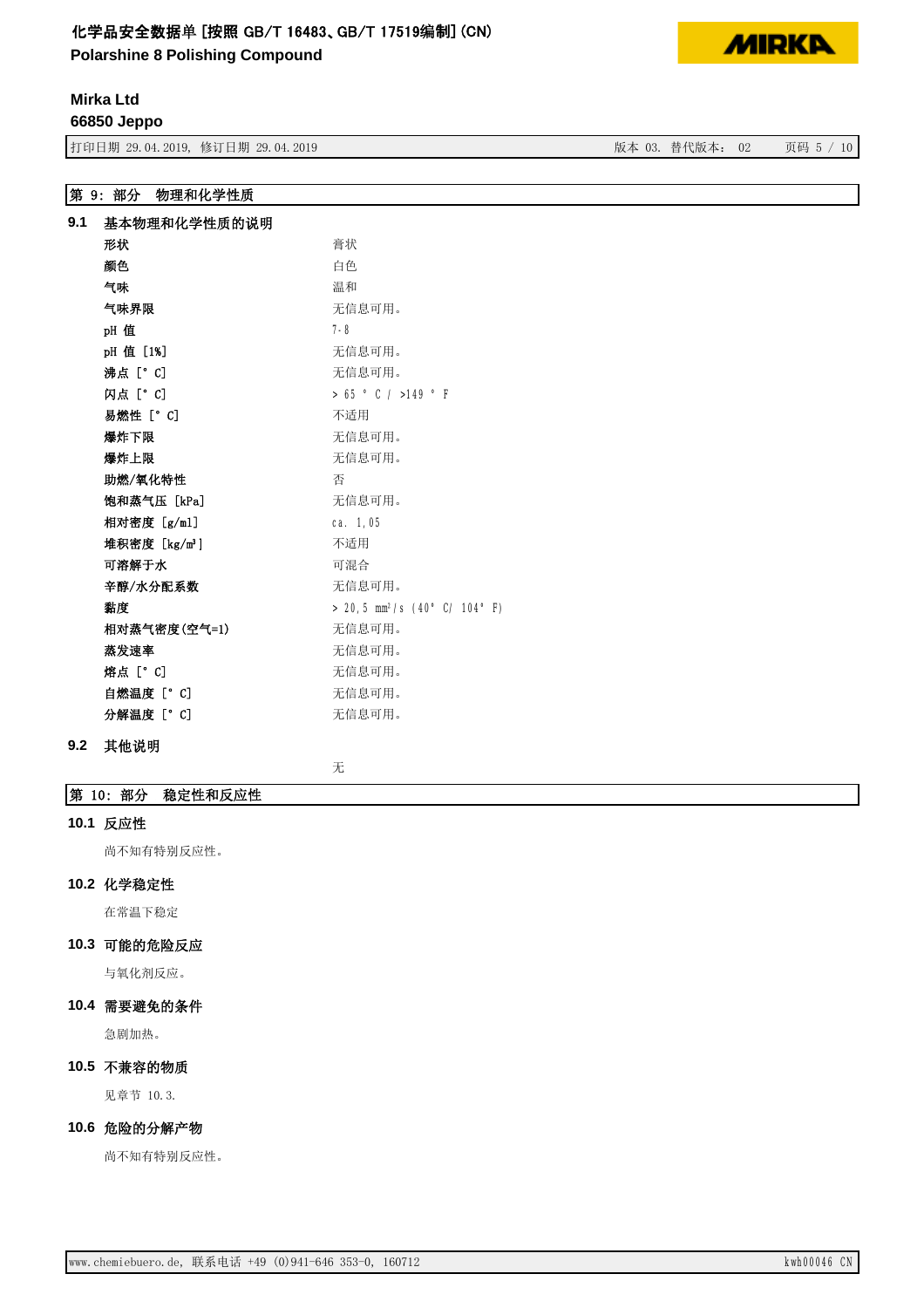**Polarshine 8 Polishing Compound**

## **Mirka Ltd**

**66850 Jeppo**

ᢃঠᰕᵏ؞䇒ᰕᵏ ⡸ᵜᴯԓ⡸ᵜ˖ 亥⸱

## 第 11: 部分 毒理学信息

#### 11.1 毒效说明

#### 急性毒效

| 组成部分                                          |
|-----------------------------------------------|
| 甘油, CAS: 56-81-5                              |
| LD50, 皮肤, 老鼠: > 21 900 mg/kg.                 |
| LD50, 通过口腔, 老鼠: 12 600 mg/kg.                 |
| 氧化铝, CAS: 1344-28-1                           |
| LD50, 通过口腔, 老鼠: >5000 mg/kg bw (IUCLID).      |
| 矿物油, CAS: 8042-47-5                           |
| LD50, 通过口腔, 老鼠: > 5000 mg/kg.                 |
| LD50, 皮肤, 家兔: > 2000 mg/kg.                   |
| α-十三烷基-ω-羟基-聚(氧-1,2-亚乙基)(支链), CAS: 69011-36-5 |
| LD50,通过口腔,老鼠: 500-2000 mg/kg (OECD 423).      |
| 石油加氢轻馏分,CAS: 64742-47-8                       |
| LD50, 皮肤, 家兔: > 5000 mg/kg bw.                |
| LD50, 通过口腔, 老鼠: > 5000 mg/kg bw.              |
| LC50, 吸入(蒸汽), 老鼠: > 5000 mg/m <sup>3</sup> .  |

## 眼睛刺激或腐蚀

|                   | 计算方法                                                                                 |
|-------------------|--------------------------------------------------------------------------------------|
| 皮肤刺激或腐蚀           | 根据现有资料,分类标准不符合。                                                                      |
| 呼吸或皮肤过敏           | 根据现有资料, 分类标准不符合。                                                                     |
| 特异性靶器官系统毒性 一次接触   | 根据现有资料,分类标准不符合。                                                                      |
| 特异性靶器官系统毒性 - 反复接触 | 根据现有资料,分类标准不符合。                                                                      |
| 生殖细胞突变性           | 根据现有资料,分类标准不符合。                                                                      |
| 生殖毒性              | 根据现有资料,分类标准不符合。                                                                      |
| 致癌性               | 根据现有资料,分类标准不符合。                                                                      |
| 吸入性危害物质           | 根据现有资料, 分类标准不符合。                                                                     |
| 一般备注              | 经常长时间的皮肤接触会导致皮肤刺激。<br>皮肤脱脂作用。                                                        |
|                   | 无整体产品的毒理学数据。<br>所列举的成分毒性数据主要针对医疗工作者、现场的安全及健康领域的专业人员和毒理学家。<br>所列举的内含成分毒性数据由原材料生产厂家提供。 |

刺激性



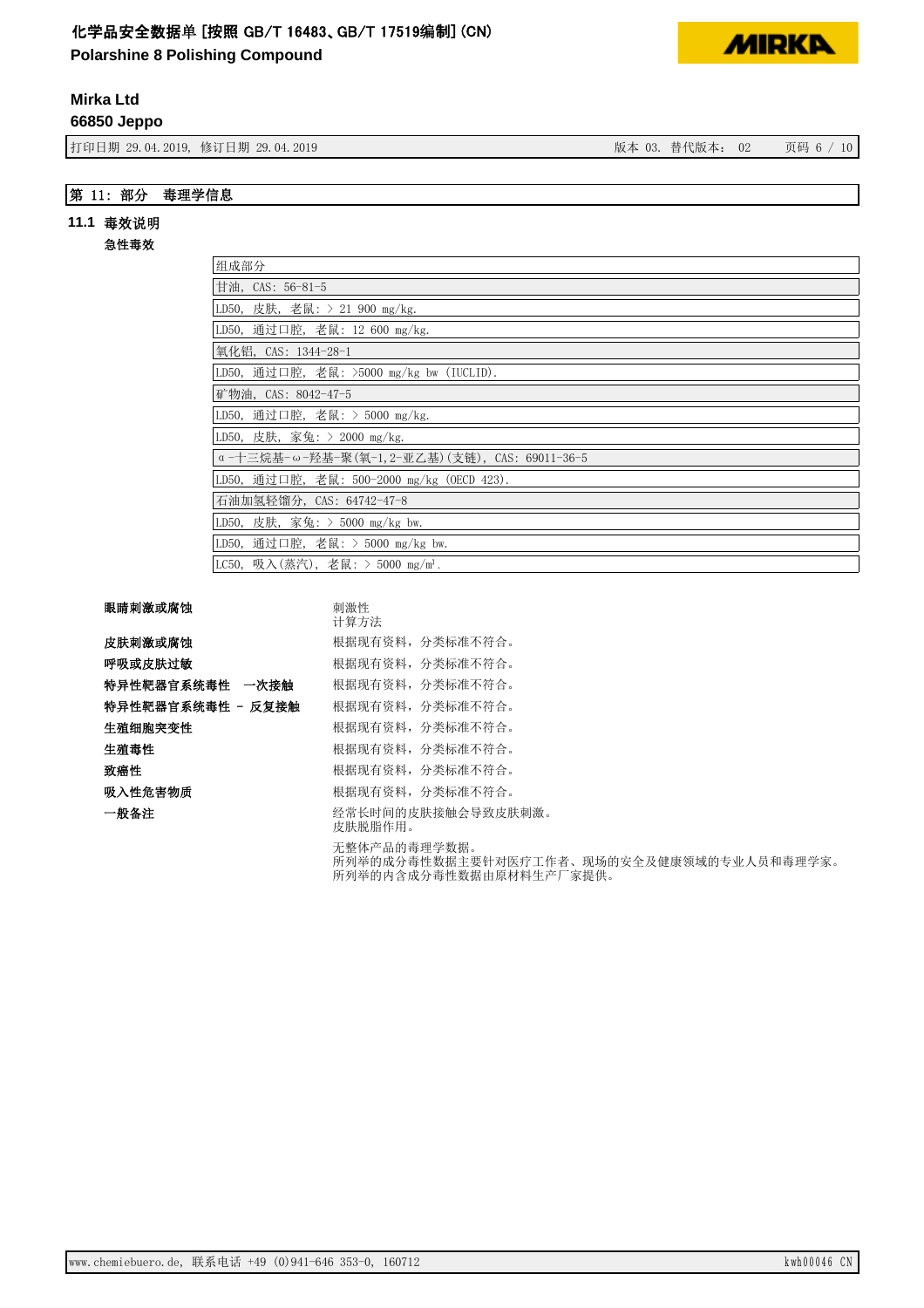**Polarshine 8 Polishing Compound**

## **Mirka Ltd**

**66850 Jeppo**

ᢃঠᰕᵏ؞䇒ᰕᵏ ⡸ᵜᴯԓ⡸ᵜ˖ 亥⸱

## 第 12: 部分 生态学信息

## 12.1 生态毒性

| 组成部分                                                        |
|-------------------------------------------------------------|
| 甘油, CAS: $56-81-5$                                          |
| $\vert$ LC50, (24h), $\underline{6}:$ > 5000 mg/1.          |
| 氧化铝,CAS: 1344-28-1                                          |
| NOEC, (48h), Daphnia magna: >100 mg/L (IUCLID).             |
| NOEC, (72h), Selenastrum capricornutum: >100 mg/L (IUCLID). |
| α-十三烷基-ω-羟基-聚(氧-1,2-亚乙基)(支链), CAS: 69011-36-5               |
| LC50.<br>$(96h)$ , Leuciscus idus: 1-10 mg/l.               |
| $(72h)$ , 海藻: 1-10 mg/1.<br>EC50,                           |
| EC50,<br>$(48h)$ , Daphnia magna: 1-10 mg/l.                |
| EC10, 细菌: > 10000 mg/1/17h (DIN 38412 Part 8).              |
| 石油加氢轻馏分, CAS: 64742-47-8                                    |
| $(48h)$ , Daphnia magna: 1000 mg/l.<br>ELO,                 |
| (72h), Pseudokirchneriella subcapitata: 1000 mg/l.<br>ELO,  |
| LLO, (96h), Oncorhynchus mykiss: 1000 mg/l.                 |

#### 12.2 持久性和降解性 纹存性和可分解性

| 环境适应性特征        | 无信息可用。                                                                                                              |
|----------------|---------------------------------------------------------------------------------------------------------------------|
| 在污水处理厂处理过程中的特性 | 无信息可用。                                                                                                              |
| 生物降解性。         | CAS 64742-47-8 - 可生物降解。<br>CAS 56-81-5 - 可生物降解。<br>CAS 8042-47-5 - 不容易生物降解。<br>CAS 1344-28-1 - 有关生物降解的测定方法不适用于无机物质。 |

## 12.3 生物富集或生物积累性

无信息可用。

### 12.4 在土壤中的流动性

无信息可用。

## 12.5 PBT与vPvB评估结果

不适用

## 12.6 其他有害效应

无整体产品的生态学数据。 нਟ䇙ӗ૱нਇ᧗ࡦⲴ䘋ޕ⧟ຳDŽ

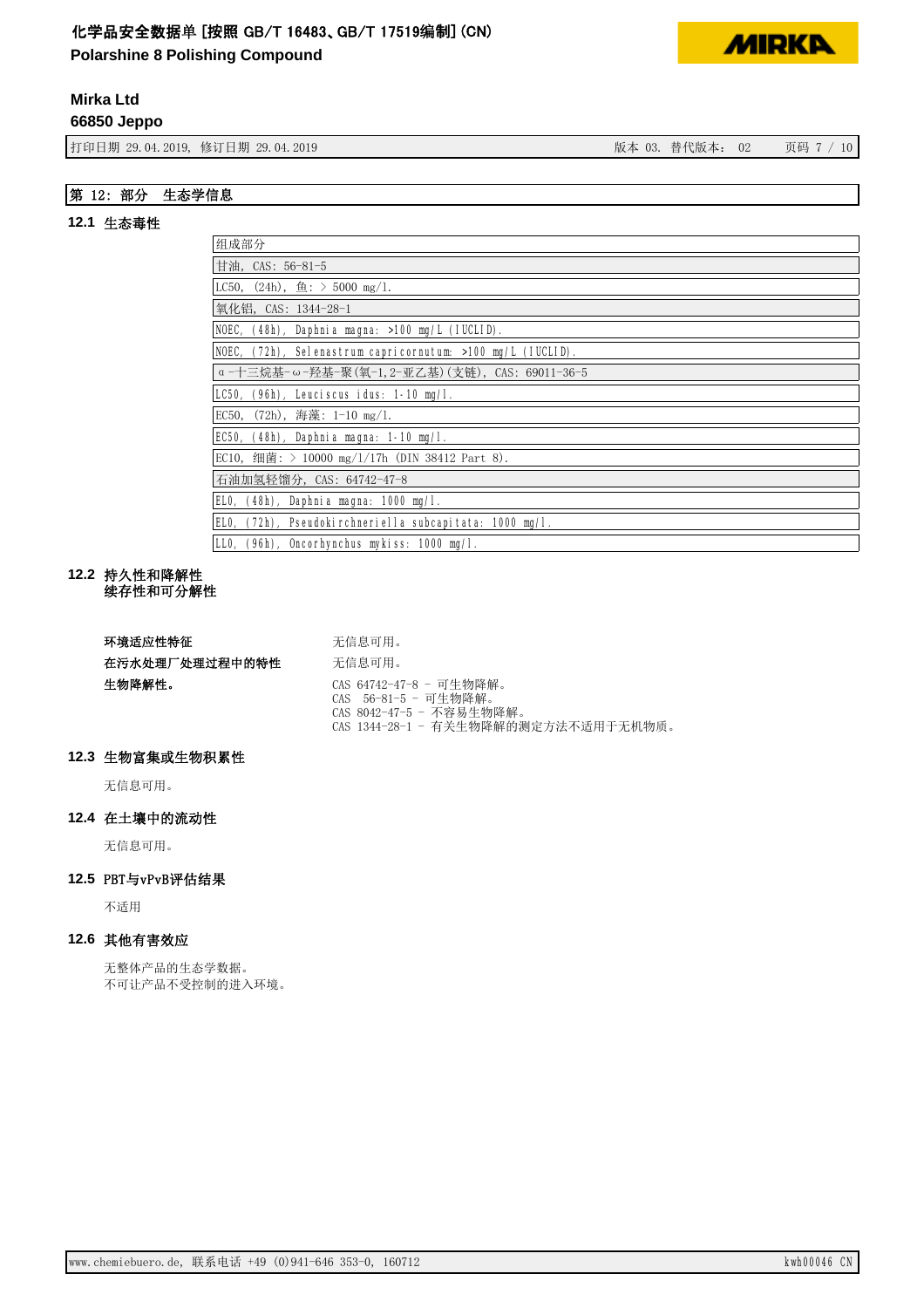**Polarshine 8 Polishing Compound**



## **Mirka Ltd**

**66850 Jeppo**

| 打印日期 29.04.2019, 修订日期 29.04.2019 |                                      | 版本 03. 替代版本: 02 | 页码 8 / 10 |
|----------------------------------|--------------------------------------|-----------------|-----------|
|                                  |                                      |                 |           |
| 第 13: 部分 处置参考                    |                                      |                 |           |
| 13.1 废物处理方法                      |                                      |                 |           |
| 按照当地的法律法规来处理废弃物。                 |                                      |                 |           |
| 污染的包装                            |                                      |                 |           |
|                                  | 作为危险垃圾处置。<br>如有必要与处置方/相关机构协调处置。      |                 |           |
| AVV 编号(推荐)                       | 120120*                              |                 |           |
| 污染包装物                            |                                      |                 |           |
|                                  | 未受到污染的包装应循环再利用。<br>不能清洗的包装必须与物质一同处置。 |                 |           |
| AVV 编号(推荐)                       | 150110*                              |                 |           |
| 第 14: 部分<br>运输信息                 |                                      |                 |           |
| 14.1 联合国危险货物编号 (UN号)             |                                      |                 |           |
| 陆地运输根据                           | 不适用                                  |                 |           |
| (ADN)                            | 不适用                                  |                 |           |
| 船舶运输根据 IMDG                      | 不适用                                  |                 |           |
| 航空运输根据 IATA                      | 不适用                                  |                 |           |
| 14.2 联合国运输名称<br>陆地运输根据           | 非危险品                                 |                 |           |
| (ADN)                            | 非危险品                                 |                 |           |
| 船舶运输根据 IMDG                      | NOT CLASSIFIED AS "DANGEROUS GOODS"  |                 |           |
| 航空运输根据 IATA                      | NOT CLASSIFIED AS "DANGEROUS GOODS"  |                 |           |
| 14.3 联合国危险性分类<br>陆地运输根据          | 不适用                                  |                 |           |
| (ADN)                            | 不适用                                  |                 |           |
| 船舶运输根据 IMDG                      | 不适用                                  |                 |           |
| 航空运输根据 IATA                      | 不适用                                  |                 |           |
| 14.4 包装类别<br>陆地运输根据              | 不适用                                  |                 |           |
| (ADN)                            | 不适用                                  |                 |           |
| 船舶运输根据 IMDG                      | 不适用                                  |                 |           |
| 航空运输根据 IATA                      | 不适用                                  |                 |           |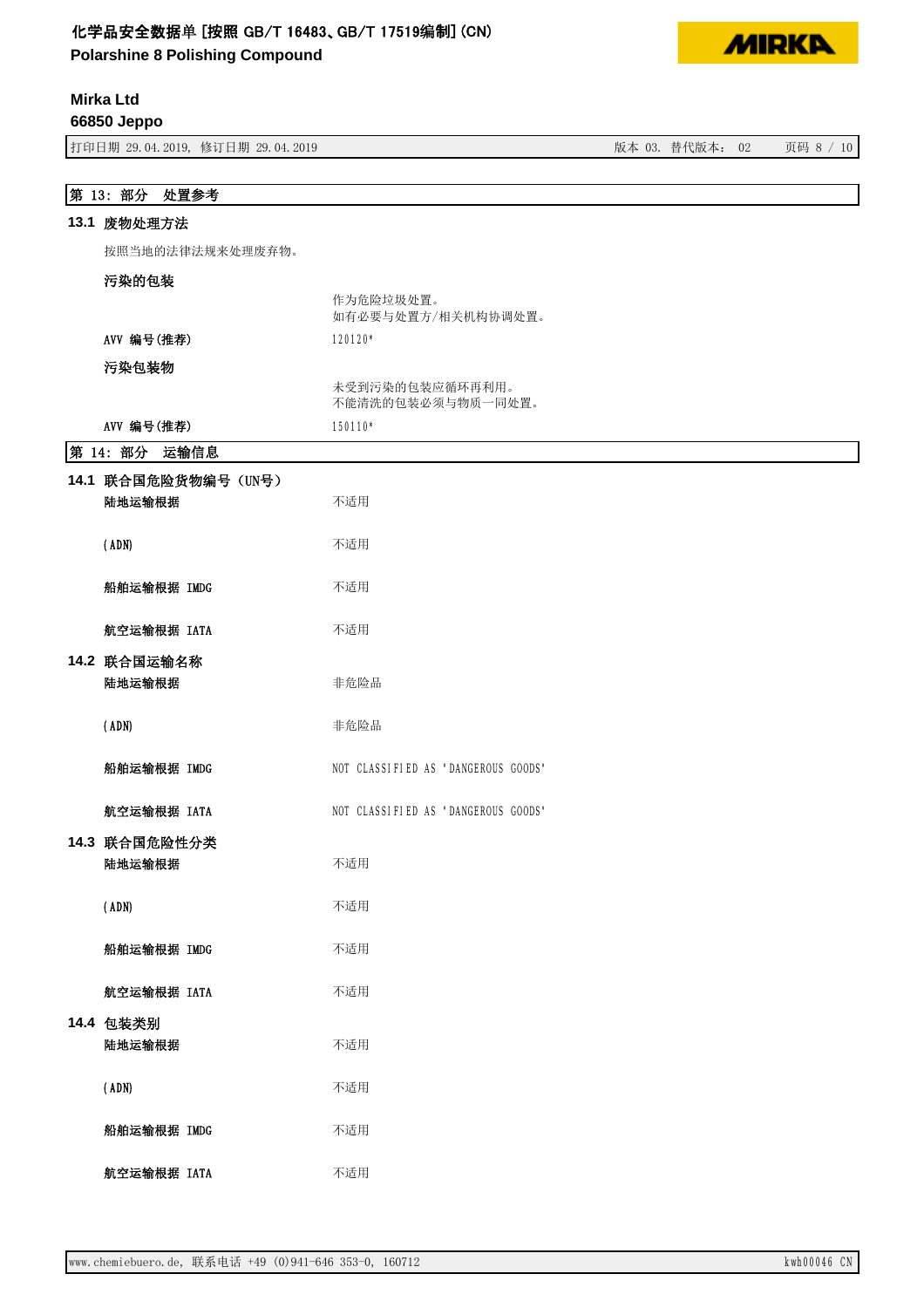**Polarshine 8 Polishing Compound**



## **Mirka Ltd**

**66850 Jeppo**

| 14.5 海洋污染物 (是/否)<br>陆地运输根据 | 否 |
|----------------------------|---|
| (ADN)                      | 否 |

| 航空运输根据 IATA | 否 |
|-------------|---|

船舶运输根据 IMDG **The Sound The Sound The Sound The Sound The Sound The Sound The Sound The Sound The Sound The Sound The Sound The Sound The Sound The Sound The Sound The Sound The Sound The Sound The Sound The Sound The Soun** 

## 14.6 使用者的特殊防范措施

相关信息见章节 6 至 8。

## 14.7 大宗货物运输根据《防止船舶污染海洋公约 》附录 II 及 IBC-Code

不适用

## 第 15: 部分 法规信息

| 15.1 安全、健康和环保规章/材料或混合物的专项法规            |                                                                                                                                                          |  |
|----------------------------------------|----------------------------------------------------------------------------------------------------------------------------------------------------------|--|
| 安全提示                                   | 1991/689 (2001/118); 2010/75; 2004/42; 648/2004; 1907/2006 (REACH); 1272/2008;<br>75/324/EWG (2016/2037/EG); (EU) 2015/830; (EU) 2016/131; (EU) 517/2014 |  |
| 运输规定                                   | ADR (2019); IMDG-Code (2019, 39. Amdt.); IATA-DGR (2019)                                                                                                 |  |
| 下列法律、法规、规章和标准,对该化<br>学品的管理作了相应的规定(CN): | 按照 GB/T 16483-2008、GB/T 17519-2013编制,GB 13690 - 2009; GB 15258-2009; GB<br>12268-2012; GBZ 2.1-2007; GB 30000.2-29-2013                                  |  |
| 使用有毒物品作业场所劳动保护条例:<br>高毒物品目录:列入。        | 注意从业限制。                                                                                                                                                  |  |
| - VOC $(2010/75/CE)$                   | ca. $23%$                                                                                                                                                |  |
| 15.2 材料安全评估                            |                                                                                                                                                          |  |
|                                        | 针对该物质无物质安全评估可用。                                                                                                                                          |  |

## 第 16: 部分 其他信息

16.1 危险性说明全文 (部分 03)

> H318 造成严重眼损伤。 H302 吞咽有害。 H304 吞咽及进入呼吸道可能致命。 H227 可燃液体。